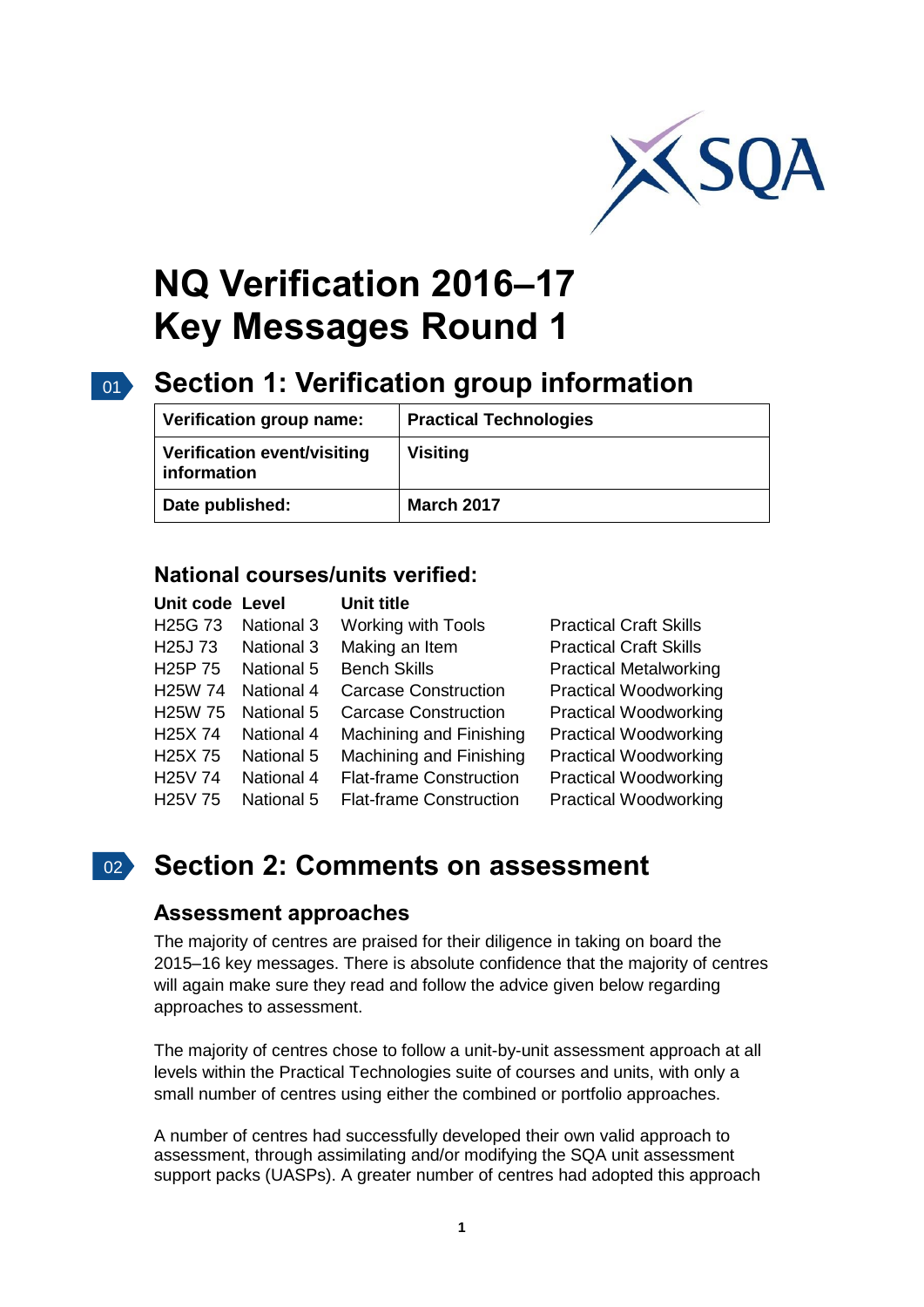than in previous years. A minority of centres had used the prior verification service offered by SQA to ensure that centre-devised tasks were acceptable to use as approaches to assessment. Centres are strongly recommended to submit any centre-devised assessments for prior verification, which is a free service that ensures an approach to assessment is acceptable.

Any centres developing their own approach to assessment are reminded that all candidates must be given the opportunity to generate assessment evidence for all of the outcomes and assessment standards of the unit. It is imperative that candidates are given a sufficient amount of assessment task guidance, support and adequate time to complete the assessment task. In terms of Practical Technologies units, this will include:

- specific instructions of the task(s) the candidates need to attempt
- a copy of detailed working drawings for all joints and artefacts to be produced
- $\bullet$  the tolerances that candidates need to adhere to
- the list of assessment criteria that they and the assessor will use to mark their work (which is listed in the 'Making assessment judgements' section of the judging evidence tables in the UASPs)
- a task checklist to document their progress through the task
- worksheets with specific instructions/questions
- any other relevant information the candidate may require

At National 3 level, a number of centres had tailored their artefacts to suit the needs of their candidates. There was an even split of centres using either wood or metal materials for their artefacts. This approach is to be commended, but central to success of this must be a clear focus on the information given above, in terms of approach, guidance, support and by the centre making clear references to the judging evidence tables to substantiate their assessment judgements.

Centres should make clear reference to assessment standards in their assessor comments. This shows a clear understanding of the requirements of assessment at unit level (and also for National 5 course assessment).

Assessment standards that refer to skills-based evidence were generally approached extremely well by all centres, eg National 3, Working with Tools — '2.3 Using tools, with guidance, to complete preliminary cutting and shaping of a supplied range of materials in accordance with the task'. Centres have an excellent understanding of generating evidence that demonstrates candidates' skills.

Centres generally approached assessment standards that refer to candidate knowledge and understanding similarly, eg National 3, Working with Materials — '1.3 Describing good practice in sustainability and recycling'. Centres are encouraged to develop a more investigative approach to knowledge-andunderstanding-based assessment standards, which in turn will generate candidate evidence in this area.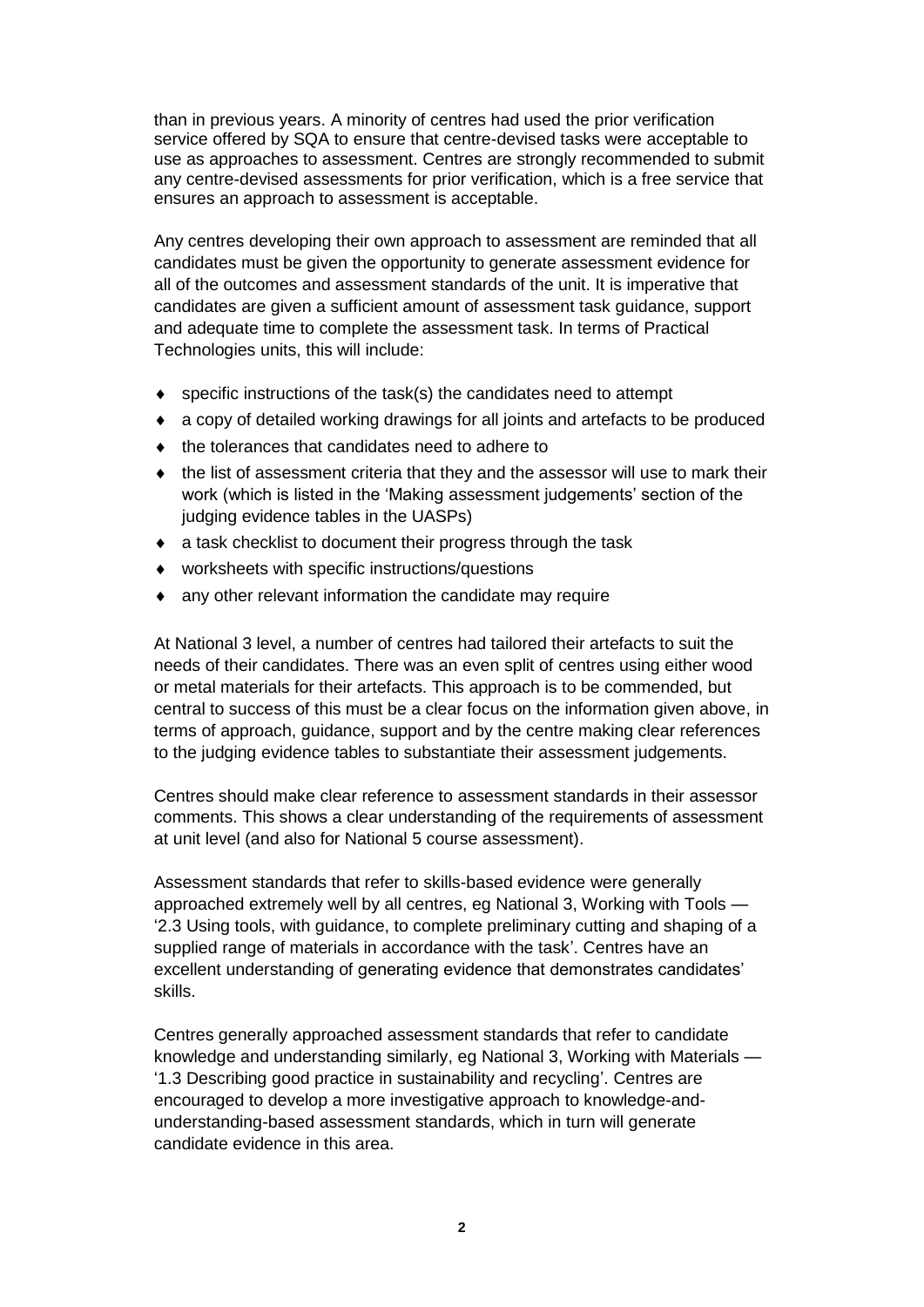Across all units, for both Practical Metalworking and Practical Woodworking courses at all levels, candidates and assessors are providing evidence of candidates' preparation for skills-based tasks, mainly through SQA-devised paperwork from the UASPs. A number of centres have developed their own recording and assessing documentation including various assessor checklists and candidate recording sheets.

Centres are encouraged to use this approach and to develop situations where all candidates can experience a range of diverse conditions in relation to preparation for skills-based tasks. For example, National 5 Flat Frame Construction — '1.2 Confirming that woodworking tools and equipment are in good condition and safe working order before, during and after use' — do all candidates get the opportunity to identify a tool that is faulty, such as a file with a cracked handle or a plane with a chipped blade? Comments relating to behaviour and/or following instructions are not sufficient to achieve this assessment standard.

For Practical Woodworking, details of joint types to be used are given throughout the course documentation. The majority of centres are using appropriate approaches for demonstrating candidates' skills to evidence all associated assessment standards eg National 5, Carcase Construction — '2.2 Constructing joints such that joint gaps do not exceed specified tolerance'. Centres should ensure that candidates have the opportunity to construct joints that may be a similar size to those within the National 4 added value unit or the National 5 practical activity, if they are to be presented for a course award.

Centres must ensure that candidates work on the materials specified in the course assessment specification (CAS) document. Centres are also reminded that Practical Woodworking joints in outcome 2 of Flat Frame Construction and Carcase Construction units must not be glued prior to both internal and external verification procedures taking place; however, the majority of centres are taking this advice on board.

For Practical Metalworking, the majority of centres are using suitable approaches for demonstrating candidates' skills in using a range of marking-out tools, machine tools and equipment across all relevant unit work, to evidence all associated assessment standards eg National 4, Machine Processes — 2.3 'Performing drilling and countersinking operations, with guidance, on a pedestal drill to within specified tolerance'.

For Practical Craft Skills, Practical Woodworking and Practical Metalworking, we would reiterate that machine/power tools, other than those specified in the CAS, are not valid for assessment purposes. The majority of centres are taking this advice on board but a few are still submitting candidate evidence that cannot be assessed because of invalid machine use.

For Practical Woodworking, assessment standard 2.3 at both National 4 and 5 involves the assessment of applying a surface finish. Finishes that obscure assessable candidate evidence must not be applied prior to both internal and external verification procedures taking place; the majority of centres are taking this advice on board. Similarly, within the Practical Metalworking unit, if a finish is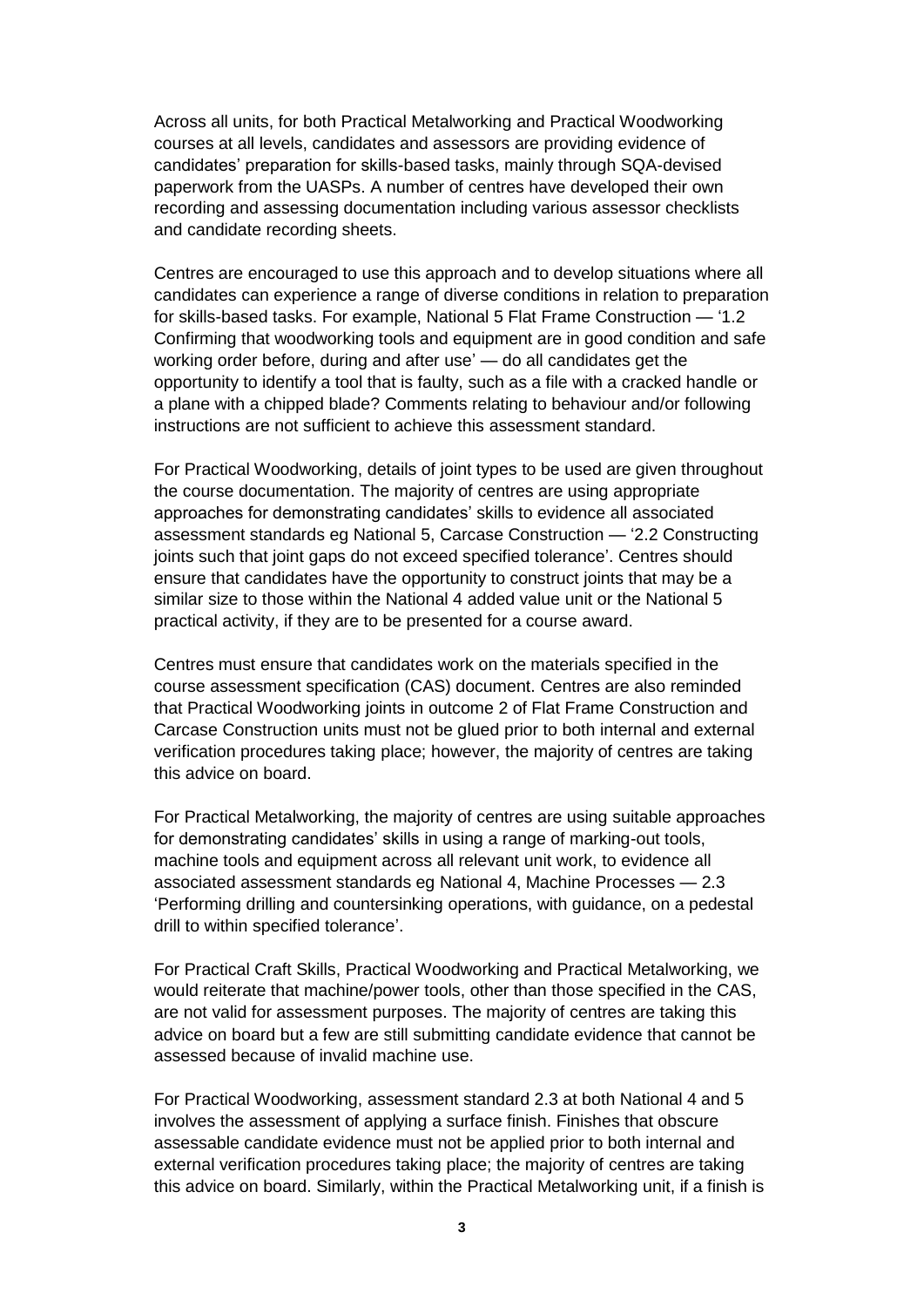applied to an artefact, then the finish cannot obscure assessable candidate evidence. Details of the specific requirements of finishing can be found in the course documentation.

## **Assessment judgements**

The majority of centres are making fair, accurate and above all reliable assessment judgements across the majority of assessment standards in all levels within the Practical Technologies suite of units. Centres are commended for their hard work in this area. Both internal and external quality assurance procedures are ensuring continued credibility of Practical Technologies National Qualifications.

Where centres had made use of UASPs, assessors had made effective use of the information on judging evidence tables to support assessment judgements for each candidate. On the whole, assessment judgements were clearly based on the assessment standards and candidates had been appropriately identified as pass or fail against these. From the evidence submitted, it was clear that most assessors have accurately and consistently applied the assessment standards and they not only have an excellent grasp of the standards, but are striving to ensure that candidates produce professional, high quality work.

In a minority of centres, assessment judgements were not accepted; in all of these centres they were judged to have been lenient in their assessment decisions for some or all candidates. The judging evidence tables within the appropriate UASP must be used to make reliable assessment decisions.

# 03 **Section 3: General comments**

### **Evidence type**

Just over half of the centres verified provided evidence that was complete. This means that nearly half of the centres provided evidence that was a combination of mixed and/or interim. There may be a number of reasons for this, but centres are reminded that any candidate presented for a final course award must have successfully passed all units within that course.

### **Verification cannot proceed**

A minority of centres were issued with a 'verification cannot proceed' decision during round 1 verification. This was due to centres having insufficient candidate evidence to allow verification decisions (on both validity of centre approach and reliability of centre judgements) to take place by the visiting assessor. Centres are reminded to read the SQA document [Evidence required for external](http://www.sqa.org.uk/files_ccc/Evidence_required_for_visitingverification.pdf)  [verification of units \(including added](http://www.sqa.org.uk/files_ccc/Evidence_required_for_visitingverification.pdf) value units) during visiting verification, and to refer specifically to the relevant subject before collating candidate evidence for visiting verification.

#### **Internal verification**

Having and applying an internal verification policy is a requirement of a centre's approval to offer SQA qualifications and, in the majority of visits, there was clear